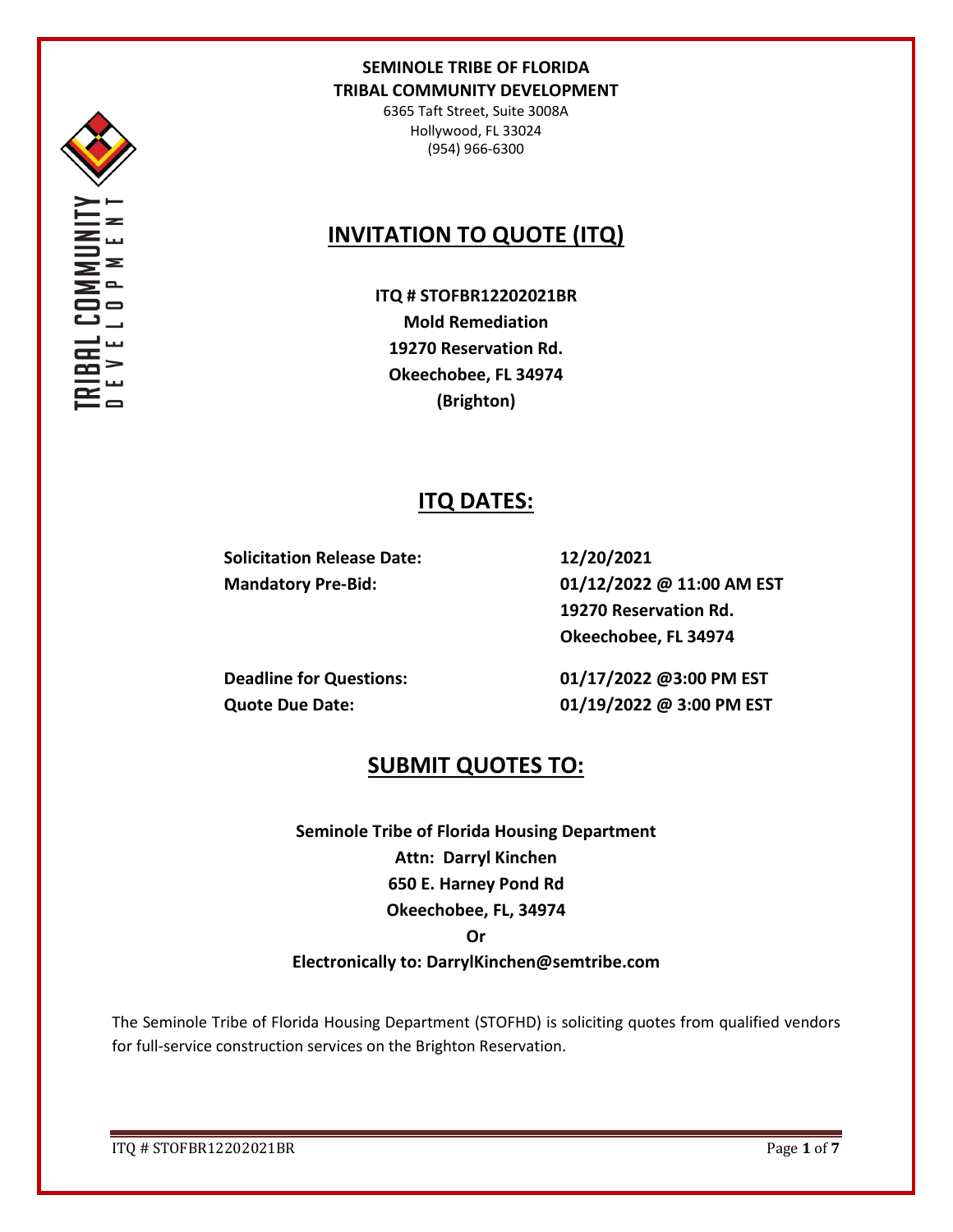6365 Taft Street, Suite 3008A Hollywood, FL 33024 (954) 966-6300

## **SECTION 1: INTRODUCTION AND INSTRUCTIONS**

#### **1.0 INTRODUCTION**

This ITQ provides prospective firms with sufficient information to enable them to prepare and submit quotes to the Seminole Tribe of Florida Housing Department (STOFHD) for The STOFHD is initiating this competitive ITQ to qualified Vendors who are in the business of providing General Contractor Services, capable of completing numerous job functions/services in a timely manner and therefore, seeks to enter into an Agreement with that Vendor.

#### **1.1 INSTRUCTIONS**

This Invitation To Quote (ITQ) contains the instructions governing the quotes to be submitted and the material to be included therein; as well as any mandatory requirements that must be met to be eligible for consideration. All requests for clarification and/or any additional questions regarding this ITQ must be submitted via email to: DarrylKinchen@semtribe.com

 Seminole Tribe of Florida Housing Department ATTN: **Darryl Kinchen**

 **650 E. Harney Pond Rd Okeechobee, FL, 34974**

A mandatory pre-bid meeting at the home is scheduled for **Wednesday, 1/12/2022 at 11:00am.**

**Only those signed, emailed or sealed quotes received in this Brighton Housing Department office on or before the Due Date and time will be eligible for consideration. Any quote received after the Due Date and time, regardless of the method of delivery, will be discarded**.

The STOFHD hereby notifies all bidders that if your quote is selected, you will be required to enter into a formal contract with the Seminole Tribe of Florida for the services you are bidding. You will also be required to meet all company vendor, insurance and certification requirements.

The STOFHD reserves the right to reject any or all quotes, to waive formalities or informalities, and to award contract, either in whole or in part. The right is also reserved to select minority vendors and/or vendors with tribal member ownership.

All quotes submitted become the property of STOFHD upon receipt. The content of all quotes shall be kept confidential.

ITQ # STOFBR12202021BR Page **2** of **7**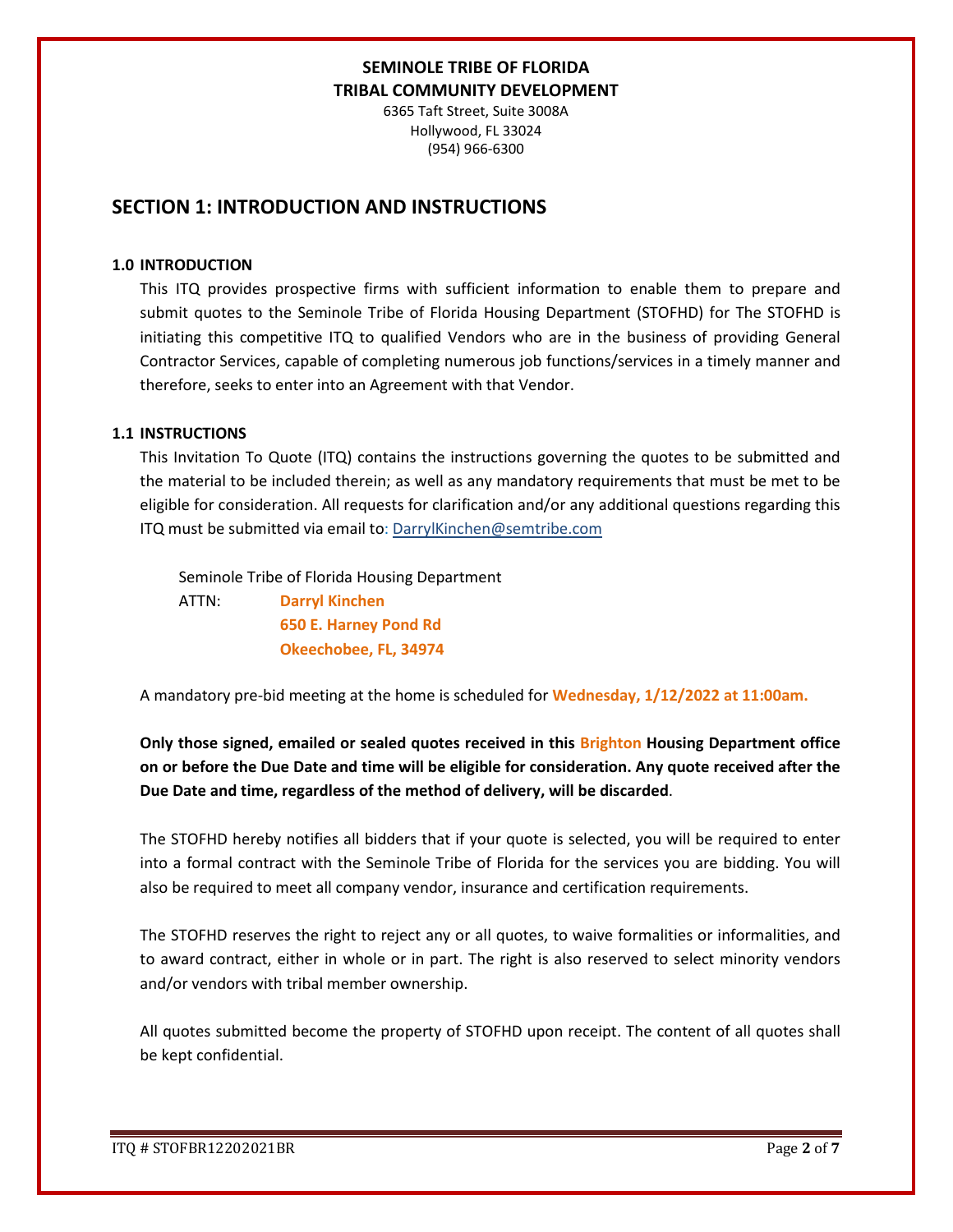6365 Taft Street, Suite 3008A Hollywood, FL 33024 (954) 966-6300

## **SECTION 2: GENERAL REQUIREMENTS**

#### **2.0 OBJECTIVE**

The objective of this ITQ is to provide sufficient information to enable qualified Respondents to submit written quotes. This ITQ is neither a contractual offer nor a commitment to purchase any products or services. All information contained in the quote must be legible. Any and all corrections and or erasures must be initialed. **Each quote shall be signed in ink by an authorized representative of the respondent**. The contents of the quote submitted by the successful respondent of the ITQ may become part of the contract awarded as a result of this solicitation.

#### **2.1 SCOPE OF WORK (SOW)**

The Scope-of-Work ("SOW") contained in the Attachments describes the services expected for a Contractor to provide the STOFHD. Respondent must ensure that all such services contained in the SOW are provided for in every particular and shall meet or exceed the level of quality, availability, features, functionality, frequency, accuracy, and performance.

The silence of specifications or requirements as to any detail contained in this document or any of the attachments or exhibits, or the apparent omission from any specifications or requirements, or a detailed description concerning any point, shall be regarded as meaning that only the best commercial practices shall prevail and that only material and workmanship of the finest quality are to be used. All interpretations of the Scope of Work shall be made on the basis of this statement.

#### **2.3 NOTIFICATION**

Each respondent submitting a quote in response to this ITQ will be notified in writing as to acceptance or rejection of their quote. Release of notification letters should be within sixty (60) days of the quote submission date. STOFHD reserves the right to delay this action if it is deemed to be in the best interests of STOFHD.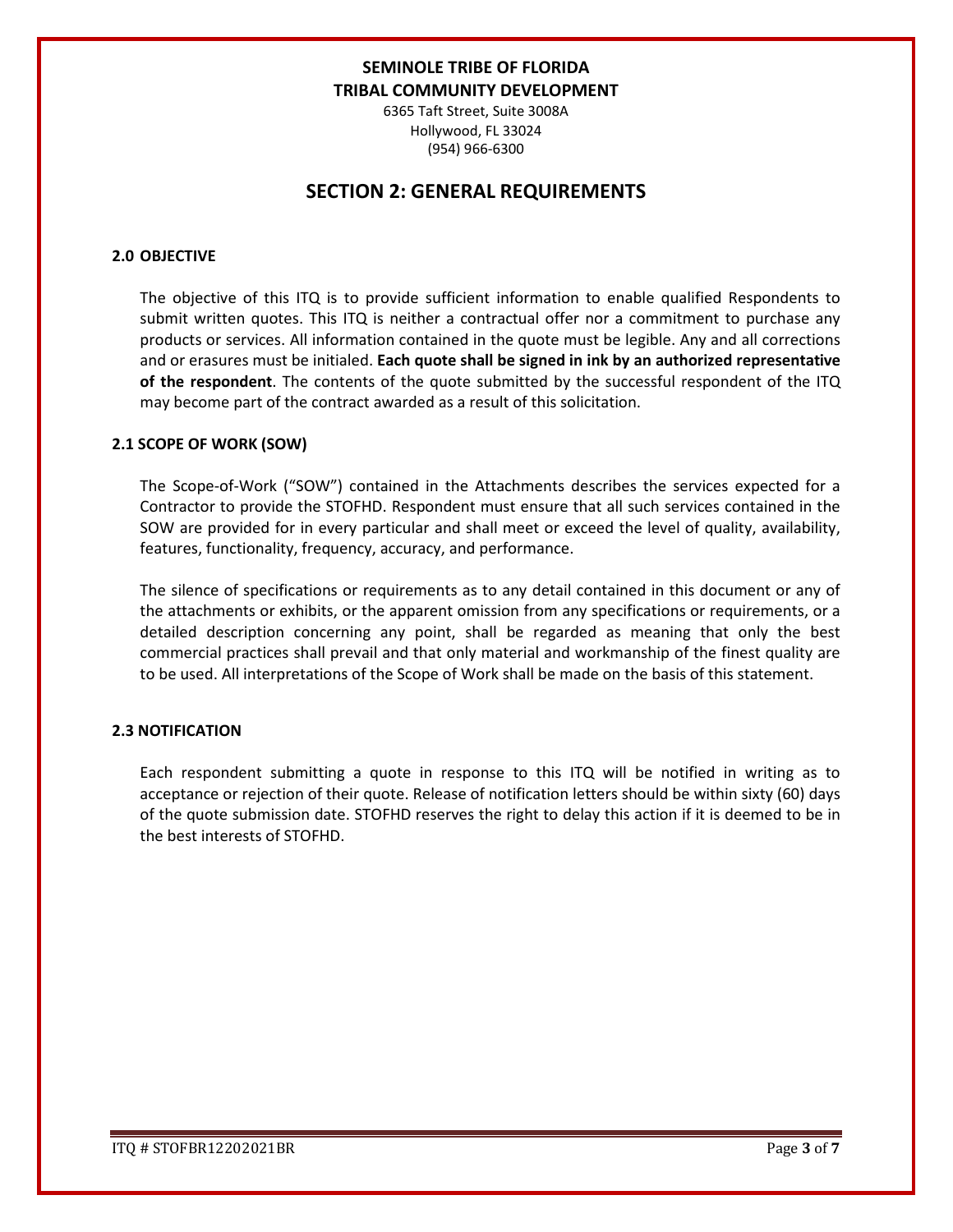6365 Taft Street, Suite 3008A Hollywood, FL 33024 (954) 966-6300

## **Housing Standardized Request for Repairs/Construction**

#### **Bathroom:**

- All wood cabinets are required at all times, when like for like is stated if current cabinet is particle board, include in the bid the price to replace with all wood
- Dur-rock on walls in the shower or tub area
	- o All joints, corners and around windows must be sealed with red guard
	- o Extend the Dur-rock 2' on all sides beyond the shower or tub
- Shower floor mortar bed, no foam or any other products should be used
	- o Minimum 2-4% pre-slope
- Liner should be water tested for 24 hours
	- o Minimum 6 inches
- All floor tile should be slip/skid resistant
- Shower floor tile should be a maximum of 2x2 mesh
- Provide backing for all walls inside tub/shower area between 32" and 38"
- Faucets should be Kohler or Delta
- From shower diverter to shower head piping must be copper tubing and copper fittings o Secure the diverter and pipe fittings securely
- When tiling the walls extend 2 feet passed the shower or tub
- ADA bathroom the entire bathroom must be tile a minimum of 4 feet
- All toilets must be Kohler highline
- All exhaust must be vented through the roof or soffit
	- o The exhaust fan and light for the bathroom must be on the same switch
- All paint must be high gloss

#### **Kitchen:**

- All wood cabinets are required at all times, when like for like is stated if current cabinet is particle board, include in the bid the price to replace with all wood.
- All sinks should be deep double drop in sinks
- Faucets should be Delta with a pull out spray hose
- Moisture resistant (purple) drywall
- Cabinet screws should be a minimum of  $2 \frac{1}{2}$  inches
	- o Efforts should be made to find a stud
- If drywall is removed from floor to ceiling, blocking must be provided for upper and lower cabinets

All microwave and kitchen hoods must be exhausted outside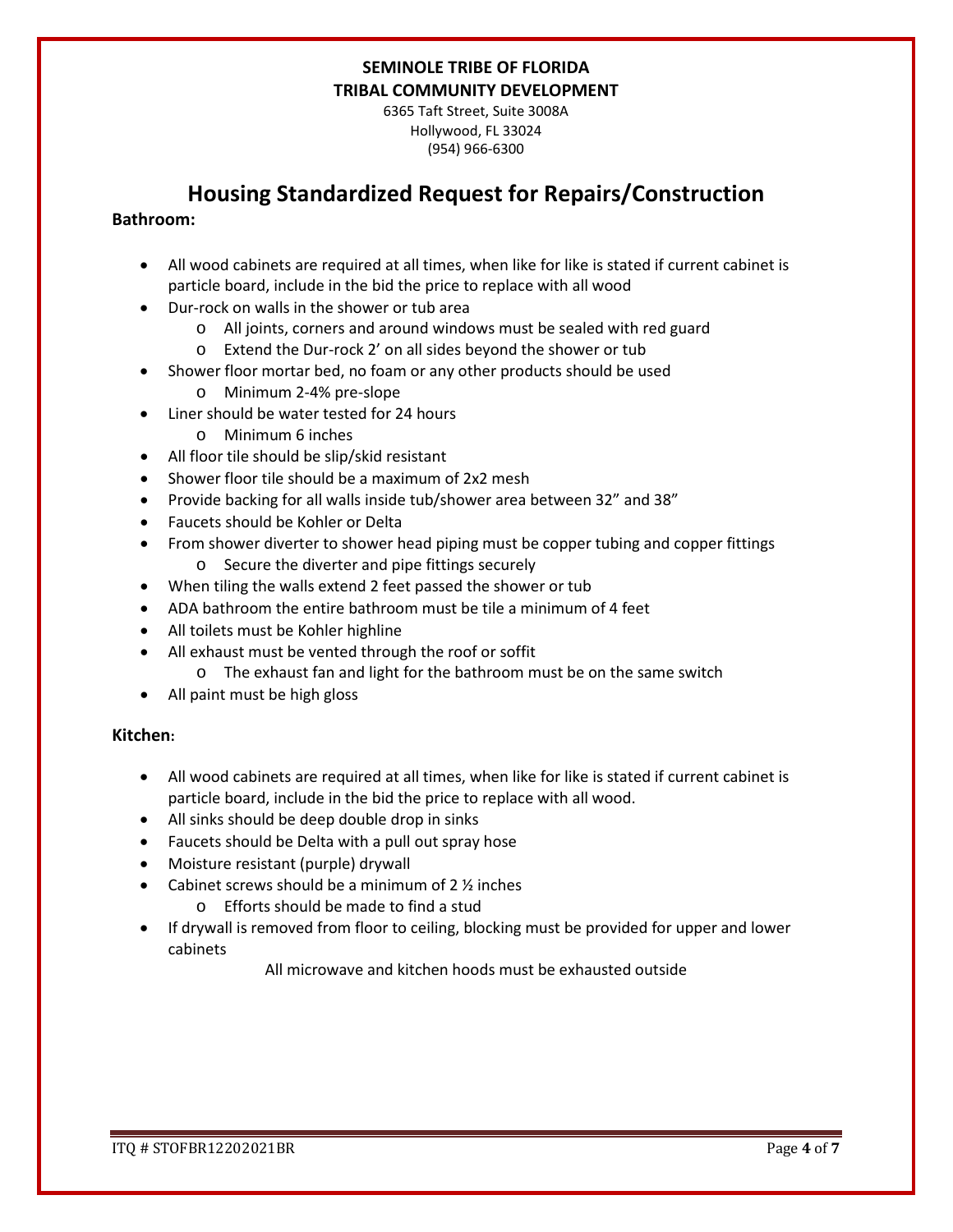6365 Taft Street, Suite 3008A Hollywood, FL 33024 (954) 966-6300

#### **Mechanical/HVAC:**

- All AC units must be installed on a metal stand with a secondary pan and connect float switch
- A primary float switch must be installed and connected
- When replacing duct work all joints and seams must be taped and mastic
- All new HVAC units must be a minimum of 16 seer
- All flexible ducts must be a minimum of R8 R-value
- All disconnects should be the pull type non-fuse
- Rheem, Goodman, Night and Day units preferred
- Caulk around all AC vents
- Keyed lockout caps must be on all units

#### **Water Heaters:**

- GE brand, replaced like for like gallon size
- Drain pan required
- TRV piped to the outside
- All water heaters should have a separate shut off switch
- New code required Energy conservation code chapter 4
- Heat traps are mandatory

#### **General Notes:**

- Schedules must be submitted with all bids and updated any time there is a change
- Contractors are expected to work Monday-Friday, 8:00am-5:00pm unless otherwise specified by the project manager
- When installing new drywall in bedroom, living room etc., backing must be provided for TV's being mounted on the wall
- Place a chase and an outlet at the same area where backing is located
- Seal all recess lighting, caulk the lights to the ceiling
- Caulk around all exterior lights
- All exterior light fixtures must be LED
- Any penetration that are made through the wall to the exterior must be caulked or sealed
- Any new gutters must have leaf guard
- Any roof repairs/replacement must follow Miami-Dade standards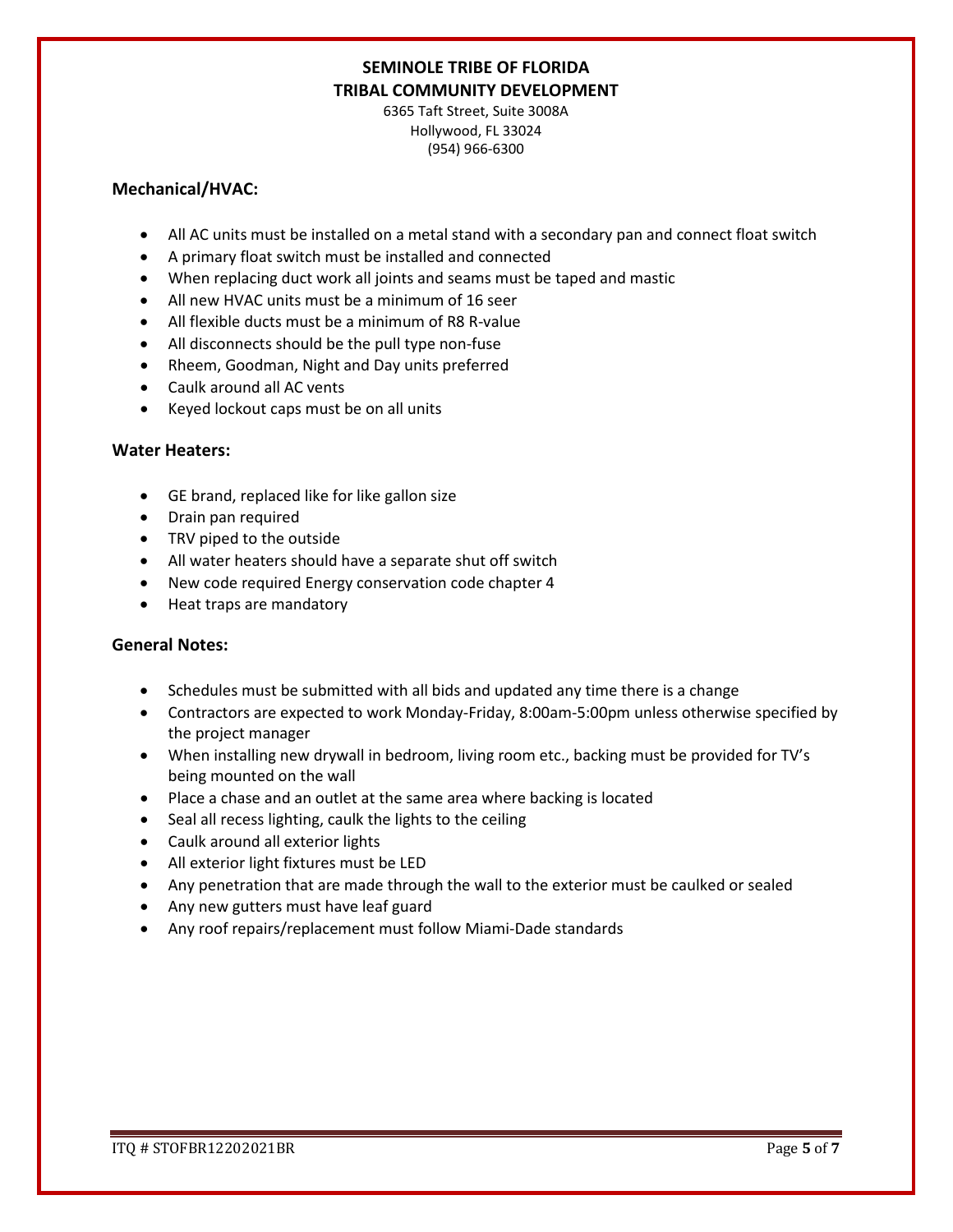6365 Taft Street, Suite 3008A Hollywood, FL 33024 (954) 966-6300

# **Scope of work Mold Remediation**

- Supply all labor and materials.
- All materials being installed shall be of equivalent make/model to the original material being removed. (Unless it has first been approved by the Housing Department)
- All work performed shall be as per code(s).
- **Schedule of Values and proposed Schedule shall be submitted with proposals.**
- Supply all drawings/prints and any other documentation needed by the Building Department.
- Clean up jobsite daily and before the final inspection of the completed job.
- Call the Building Department & Housing Department for all inspections, before and during the installation process. (Darryl Kinchen 954-279-4784)
- Contact Housing Department for final inspection, prior to leaving the jobsite.

## **General**

- Only a licensed mold remediation contractor shall perform this scope.
- Contractor shall provide and install complete containment system including but not limited to zip wall, air scrubbers and anti-microbial solutions. Air scrubbers shall run continuously until mold remediation is completed.
- Contractor's forces shall use all safety protocols when handling debris removed from affected area to not contaminate other areas of the dwelling.
- Contractor shall schedule air quality inspection and receive approval before commencement of installation of interior finishes, schedule with STOF PM.
- Remove and replace all wall & floor tile, shower pan, cement board, drywall from floor to ceiling entire bathroom. Tile shall be (like for like). Provide samples for TM to choose from if another color is requested.
- Shower Enclosure shall be included in bid. (Like for Like)
- Remove and replace drywall & baseboard in adjoining master bedroom wall 2 feet above floor door opening to door opening. Drywall finish & paint color shall match existing as closely as possible. Paint entire wall corner to corner to ceiling.
- Remove and replace drywall & base board 2 feet above floor, corner to corner in front room adjacent to kitchen exterior west side wall. Paint entire wall corner to corner to ceiling.
- Remove and replace flooring in front room adjoining kitchen, provide transitions required interior doors.
- The removal of the AHU unit and cleaning of equipment and all duct work shall be included in quote.